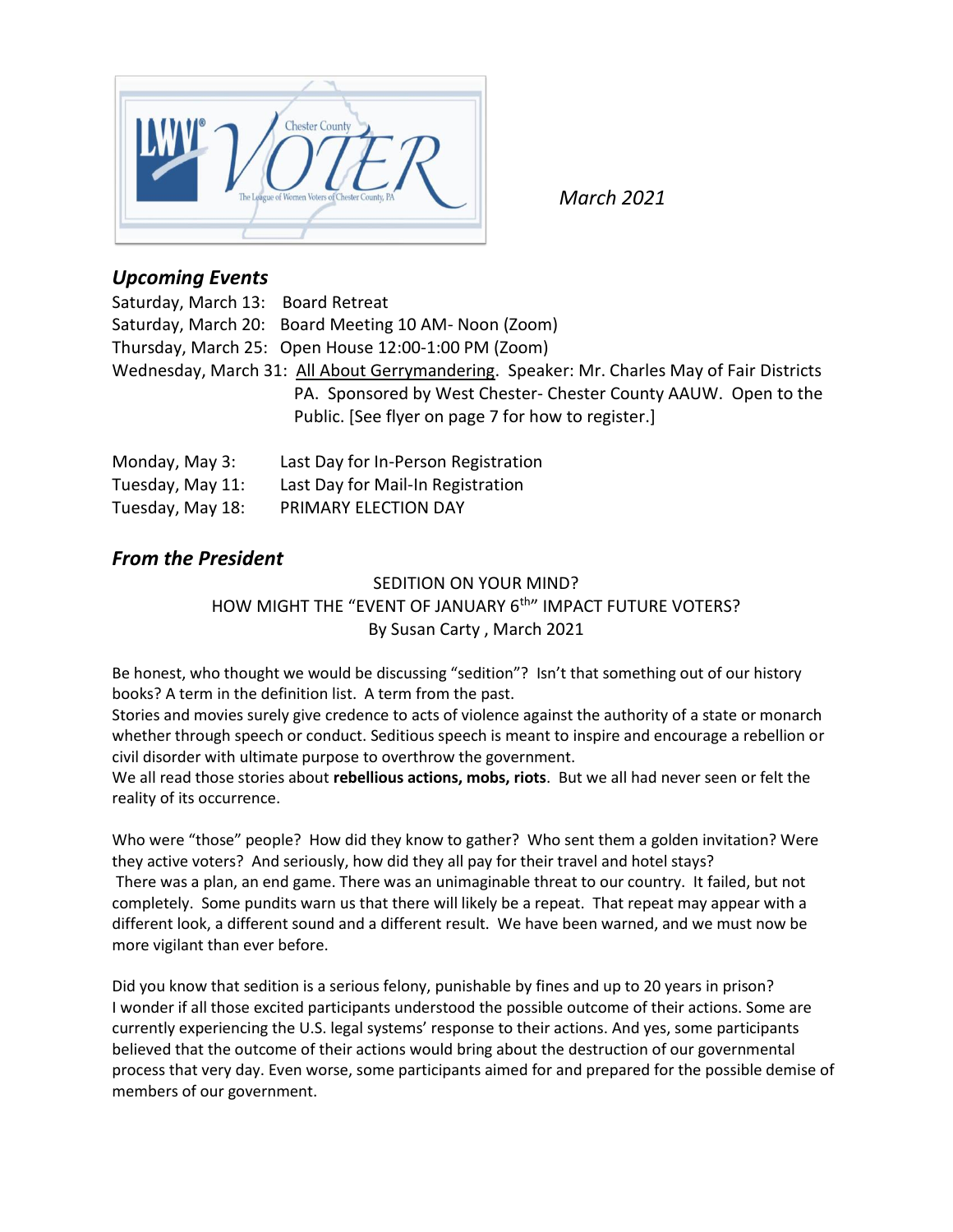Threats of destruction and demise are terms we have not seen applied to the governmental authority we currently live under since the last war. The January 6<sup>th</sup> event now lives in our citizens' memories. We understand that our minds eye view of the immediate world has changed. That view will continue to change as we absorb the realities of January 6<sup>th</sup>.

The question for all of us to contemplate now is "How did that act of sedition impact the League, the work that we do and the voters we serve? Who are we now? How did that event impact our mission?

These questions are topics for serious and thoughtful League discussions. And more than just discussions, we need to anticipate translating the discussions into outcomes; into serious, meaningful actions. Let those discussions begin!

### *Free – Fair – Unfettered Elections Open to ALL Eligible Voters!*

### *Annual Program Planning Meeting Held on February 13*

Thank you to all the Chester County League members who attended the annual planning meeting. Every two years, members of each chapter League sit down to discuss the positions of the state and local leagues. [See positions in <https://www.palwv.org/where-we-stand> or pp 20-26 in the chapter Directory & Handbook]. We make recommendations for changes to the existing positions. At next year's planning meeting, we will discuss the positions of the National League.

We went through each state position and updated them with a word here and there. We recommended the elimination of the financial obligations [of released prisoners] when they realistically cannot be paid. The existing Criminal Justice position just recommended minimizing them. [See page 25.] Our members want to eliminate private prisons completely. At the local level, we advocate the elimination of private juvenile facilities and the increased use of diversionary programs as opposed to incarceration. On the environment, we added protecting the quality of our water resources as a separate position. We strengthened education positions on equitable financing and added holding charter schools to the same standards as other public schools. Under education, we inserted the word "safe" in the sentence, "We support equal and safe access to quality public education." [See Education on page 26.]

Another portion of our day was spent prioritizing issues posed by LWVPA. We had to reach consensus on the top three issues to be addressed by the PA League. The Chester County League's top three included\*:

- (1) Redistricting [Congressional, Legislative, and Judicial Gerrymandering)
- (2) Election Reform [Keep Mail-in Voting, Secure Ballot Boxes, etc.]
- (3) Reform the Rules [restoration of the legislators' power to vote on bills; restriction of committee chairmen from keeping bills with bipartisan support from reaching the floor.] *\*Notice that all three priorities are aimed at preserving democracy so that a voter's vote is meaningful and legislators ideas can more easily be brought to the floor for a vote.*

The other three priority issues on the State list were education, environment, and gun rights. The LWV has well- established positions on these. In 43 of the 50 states, legislators are trying to restrict voting rights and to limit decision-making power to that of a few powerful legislators. For the preservation of democracy itself, we chose redistricting, election reform, and reforming rules in the legislature as our top three priorities. Our selections will be considered by the state at our next convention.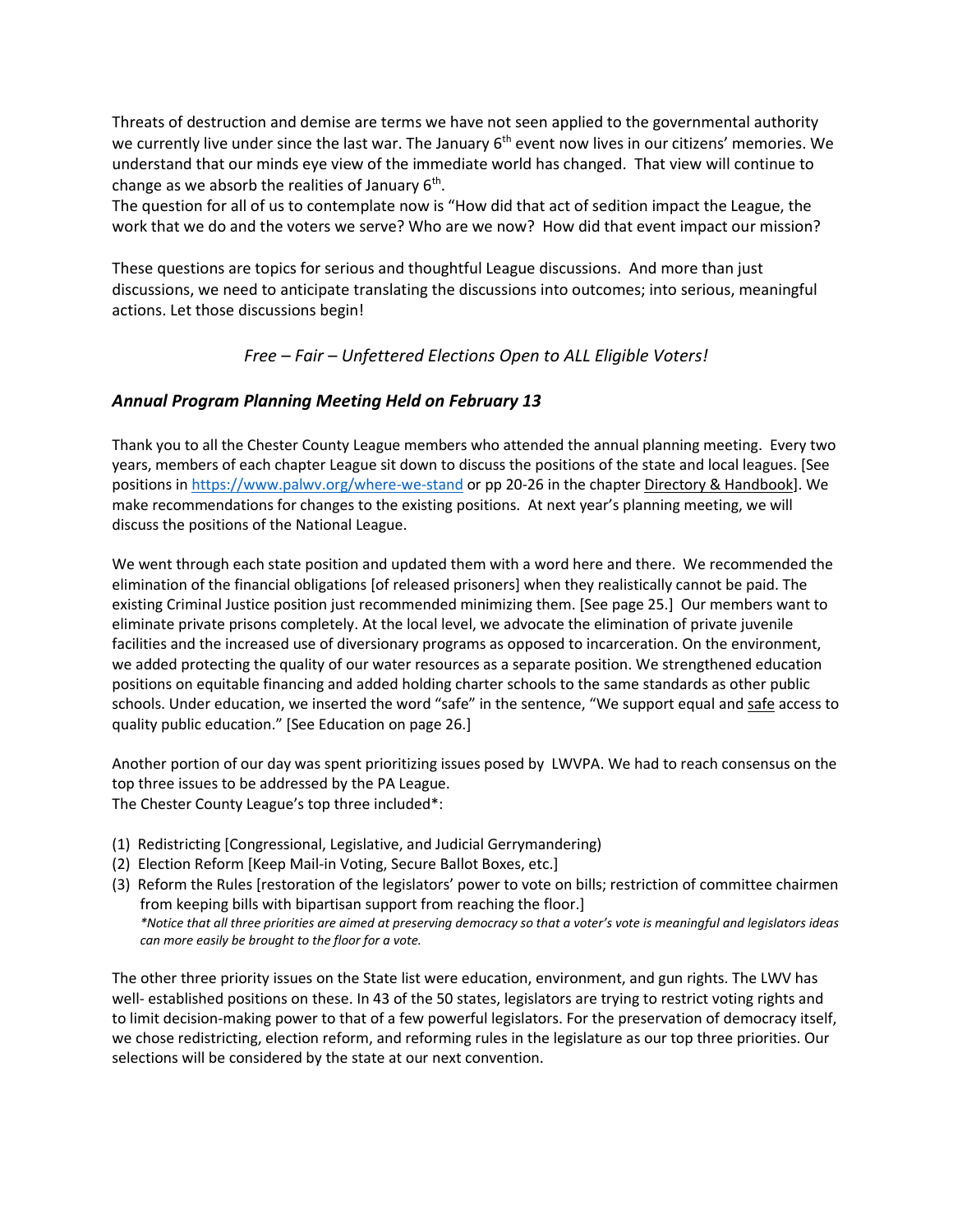In the afternoon Planning session, members discussed several ideas developed by attendees at our Retreat of January 2020.

- (1) We discussed the need for a new *members orientation committee*. Meryle Rothman's Open Houses on the fourth Thursday of each month from Noon to 1PM are part of this effort to make new members more familiar with the mission, procedures, and organization of the League. After Covid, these Open Houses will be a good opportunity for new and old members to meet and chat.
- (2) Sandy Schaal chairs the Speakers Committee. We would like to hold a one-hour meeting on the same day each month featuring a speaker followed by a Q & A. Megan Pierce spoke to us on February 23 from 4:00 pm to 5:00 pm. Anyone interested in helping Sandy to choose a set day of the month and time for future Speaker Events, contact her by email or phone. AND everyone needs to send Sandy suggestions for topics. [Sandy's Email: [email606ss@verizon.net](mailto:email606ss@verizon.net) . Phone: (610) 431-4034]
- (3) Voter Services Committee: Loraine Deisinger and four other regional chairpersons are charged with equipping voter registration volunteers with tables, signs and banners, handouts, and applications to register to vote and to receive a mail-in ballot. Members of the regional committees also distribute voter information materials to churches, senior citizen facilities, township buildings, and community centers. If you would like to help register voters, to help voters with their mail-in applications, or to distribute information, call Loraine Deisinger at (610) 321-0262 or Mary Lou Dondero at (610)692-3299**.** *WE NEED YOU!*

The 2021 Program Planning Meeting was informative and stimulating. Join us next year----perhaps *in person* and with refreshments!

### *LWVCC MONTHLY OPEN HOUSE* **- the 4th Thursday at NOON** *By Meryle Rothman*

The first new virtual OPEN HOUSE on Thursday Feb 25th was well attended. It was especially great to see so many new members. Our goal with the Open House is to offer "LWV Basics 101" which include information about our mission, vision, strategies, opportunities and greatest needs. As we always say, the best place to learn about the League and what we do is at a monthly board meeting (3rd Sat 10am), and at the OPEN HOUSE. In addition, take time out to explore the links and websites offered below. We cannot wait till we are able to meet again in person, but these virtual opportunities allow us to keep in touch while learning more about the League. Hope to see you on ZOOM.

These sites include:

- On PA LWV Positions: <https://www.palwv.org/where-we-stand>
- On PA LWV DEI Policy:<https://www.palwv.org/diversity-equity-and-inclusion>
- Guidelines for Conducting Candidate Forums[: https://lwvccpa.org/wp-content/uploads/2020/02/forum](https://lwvccpa.org/wp-content/uploads/2020/02/forum-volunteer-guidelines.pdf)[volunteer-guidelines.pdf](https://lwvccpa.org/wp-content/uploads/2020/02/forum-volunteer-guidelines.pdf)
- Congressional/Legislative Interviews[: https://www.lwv.org/league-management/congressional-interview](https://www.lwv.org/league-management/congressional-interview-guide-and-materials?utm_source=LeagueUpdate&utm_medium=email&utm_campaign=123120)[guide-and-materials?utm\\_source=LeagueUpdate&utm\\_medium=email&utm\\_campaign=123120](https://www.lwv.org/league-management/congressional-interview-guide-and-materials?utm_source=LeagueUpdate&utm_medium=email&utm_campaign=123120)
- National Website: [www.lwv.org](http://www.lwv.org/)
- Pa Website: [www.palwv.org](http://www.palwv.org/)
- Chester County League Website[: www.lwvccpa.org](http://www.lwvccpa.org/)
- Chester County Voter Services: [www.chesco.org/election](http://www.chesco.org/election)
- State Legislature Info: [www.legis.state.pa.us](http://www.legis.state.pa.us/)
- Legislation (Bills Proposed, Sponsors, and Stage in Legislative Process)[: www.legiscan.org](http://www.legiscan.org/)
- Who's on the Ballot: [www.ballotpedia.org](http://www.ballotpedia.org/) as well as [www.vote411.org](http://www.vote411.org/).
- Voter Info: [www.votespa.com](http://www.votespa.com/)
- Gerrymandering[: www.fairdistrictspa.com](http://www.fairdistrictspa.com/)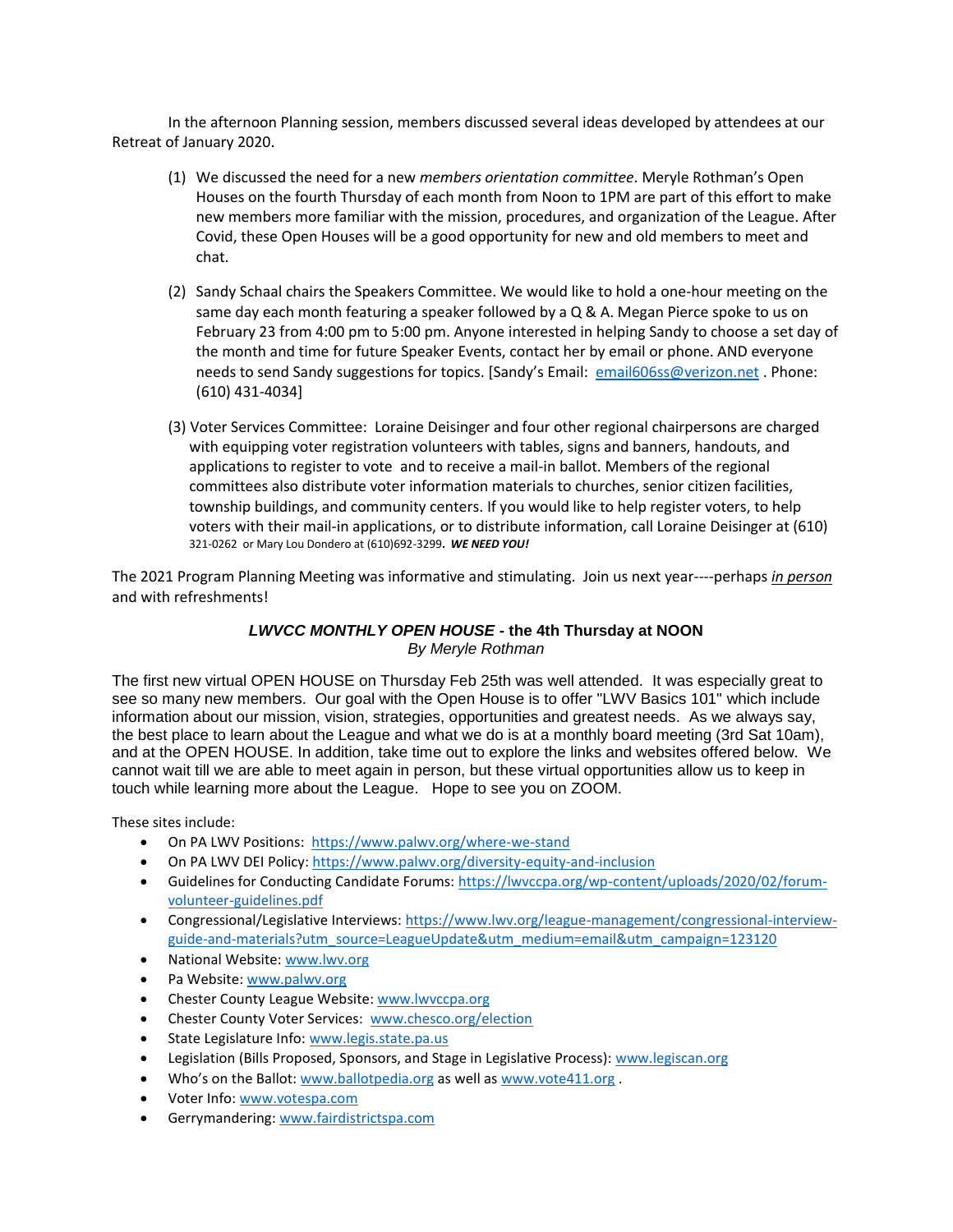## *From the Board Room*

*By Kay Sharp, Secretary*

On Saturday, February 20, 2021, members met for our monthly board meeting --- on Zoom of course.

#### Membership:

As of 2/15/21 we have 156 active members; 5 new members joined in January-February. [See Membership Report below].

#### *Voter Service*:

Activities in preparation for the Primary on May 18:

- 1. Registering Voters: Contact Loraine Deisinger (610) 321-0262 or Mary Lou Dondero (610) 692-3299.
- 2. Legislative Directory: This trifold contains contact info for our Senators and Representatives in the U.S. Congress as well as for State Senators and State Representatives. It is compiled by Mary Lou Dondero and will be distributed soon to libraries, organizations, and members.
- 3. Vote 411 is a National Online Information Guide to the candidates on the ballot. Candidates answer questions (determined by the state LWV) about their background, education, experience, as well as several issues affecting the voters. Contact Lisa Forsyth for more info or better yet, *VOLUNTEER* to help her produce this valuable resource! Lisa's number: (610) 388-1361 and her email[: lxfors2447@aol.com.](mailto:lxfors2447@aol.com) The State LWV is offering training on VOTE411. The electronic voter guidance program has been successfully used to keep voters aware of who is running for office and what positions they hold on the issues.
- 4. The Voter Information Card that was so in demand before the November election will continue to be distributed to the public! Keep a few with you to give out to friends and relations!

#### *Nominating Committee:*

The Committee will meet soon to finalize the slate of candidates. This year, we are establishing three Director positions for more recent members. We want to increase the involvement of newer members in the League's activities.

*Next Board Meeting*: Saturday, March 20, 2021, 10:00 AM-12 Noon. Members Welcome.

*NEW MEMBERS*: The best way to learn what the LWVCC does is to attend Board Meetings.

### *MEMBERSHIP*

By Meryle Rothman

Join us in welcoming these 2021 new members - *Eileen Skidmore, Mikki Washburn, Mark Radcliffe, Mark Davis and Sally Warren*. It is great to see supporters from different areas of Chester County. One of our goals this year is to expand our outreach to every section of the county with not only our presence, but also our message. We will be distributing written materials that not only empower and educate our voters but that raise the voters' awareness of the LWVCC as a resource for *non-partisan* voter information.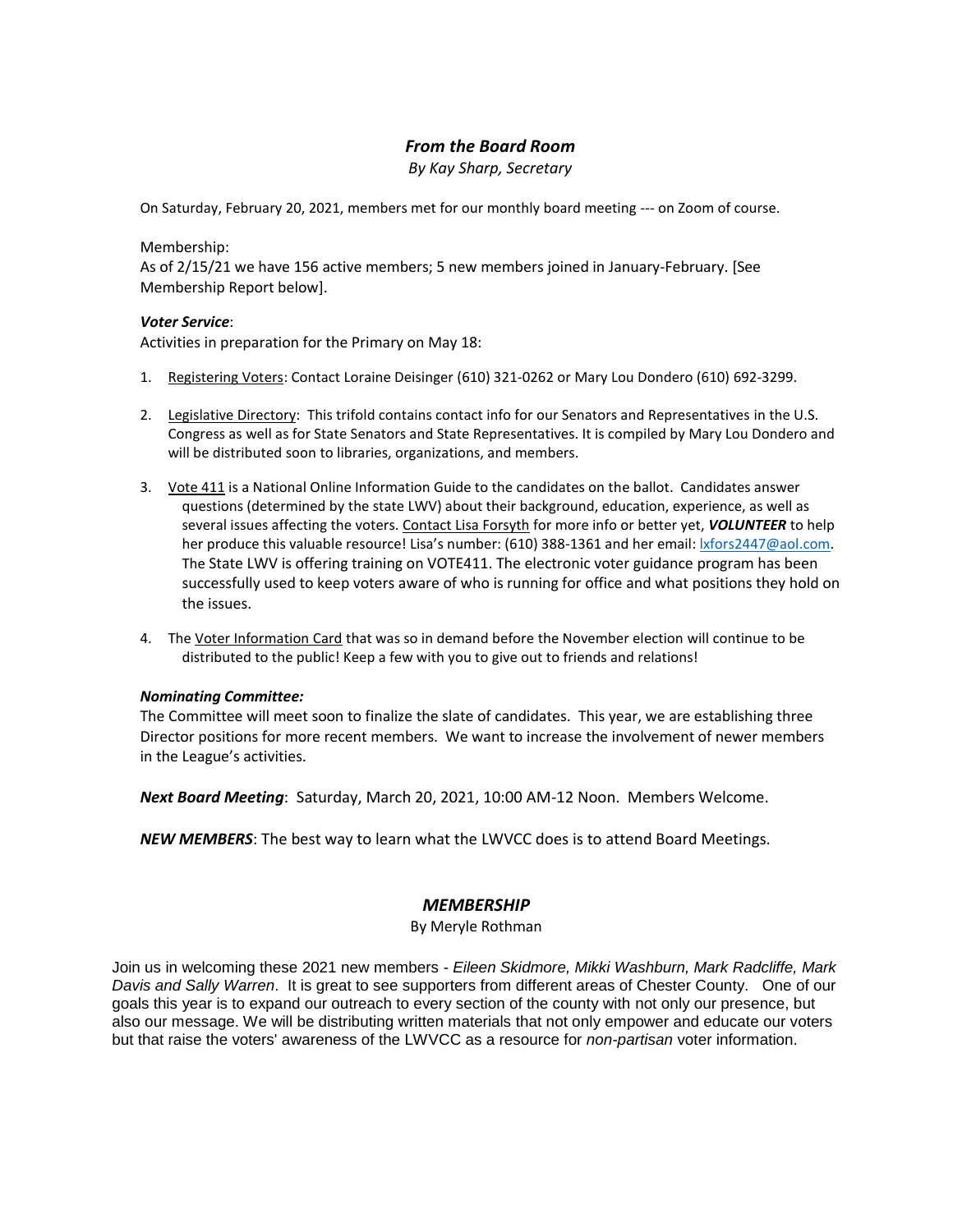# *Measures Up for Referendum on the Primary Ballot*

In the Commonwealth of Pennsylvania, we have what are called closed primaries. Only voters registered as Democrats or as Republicans can vote in the primary. Independents are out of luck when choosing candidates to run in November. BUT INDEPENDENTS MAY VOTE in the May 18<sup>th</sup> primary! Often measures appear on the primary ballot, and independents CAN vote for or against these measures. Here are the measures presented on the primary ballot (so far):

| Title                                                                                             | <b>Type</b>           | Description                                                                                                          |
|---------------------------------------------------------------------------------------------------|-----------------------|----------------------------------------------------------------------------------------------------------------------|
| <b>Equal Rights Regardless of Race</b><br>or Ethnicity Amendment                                  | <b>Constitutional</b> | Prohibits denial or abridgement of rights on<br>account of an individual's race or ethnicity                         |
| <b>Emergency Declarations</b><br>Amendment                                                        | <b>Executive</b>      | Addresses the governor's emergency<br>powers, including requiring legislative<br>approval to continue beyond 21 days |
| <b>Legislative Resolution to Extend</b><br>or Terminate Emergency<br><b>Declaration Amendment</b> | Legislature           | Empowers the legislature to extend or<br>terminate an emergency declaration by<br>resolution                         |

Source: [www.ballotpedia.org](http://www.ballotpedia.org/)

If you are an Independent, please make time to vote May 18 on measures important to all Pennsylvanians. And if you have friends registered as Independents, encourage them to vote on May 18. Help them to apply for a Mail-in Ballot which makes voting quick and easy.

### *GLOSSARY OF LEAGUE LINGO*

There are certain terms that are unique to the League of Women Voters. For new members (and some of us older members too), here is a list of "League Lingo".

**ACTION:** Promoting the League's positions on local, state and national public policy issues to government officials, the media and the public.

**ACTION ALERT:** Request from the LWVUS or state League to take action in support of a League position.

**ANNUAL MEETING:** Local year-end business meeting to elect officers and directors, vote on bylaw changes and adopt a budget and program of work for the next year.

**CONSENSUS:** Collective opinion of a substantial number of League members, representative of the membership as a whole, after objective study of an issue.

**CONCURRENCE:** Agreement by League members with a position on an issue reached by a small group of members or by another League.

**CONVENTION:** A state or national League meeting held every other year at which delegates elect officers and directors for the biennium, adopt program, make bylaw changes and adopt a budget, usually for one year. Local Leagues send delegates to state convention, local and state Leagues send delegates to national convention.

**COUNCIL:** An assembly held in alternate years. Local Leagues send delegates to state council, state Leagues send delegates to national council.

**DEI:** Diversity, equity, and inclusion are central to the organization's current and future success in engaging all individuals, households, communities, and policy makers in creating a more perfect democracy.

**EDUCATION FUND:** The tax-deductible arm of national, state and large local Leagues, handling funds to be used only for educational purposes, not for action on issues.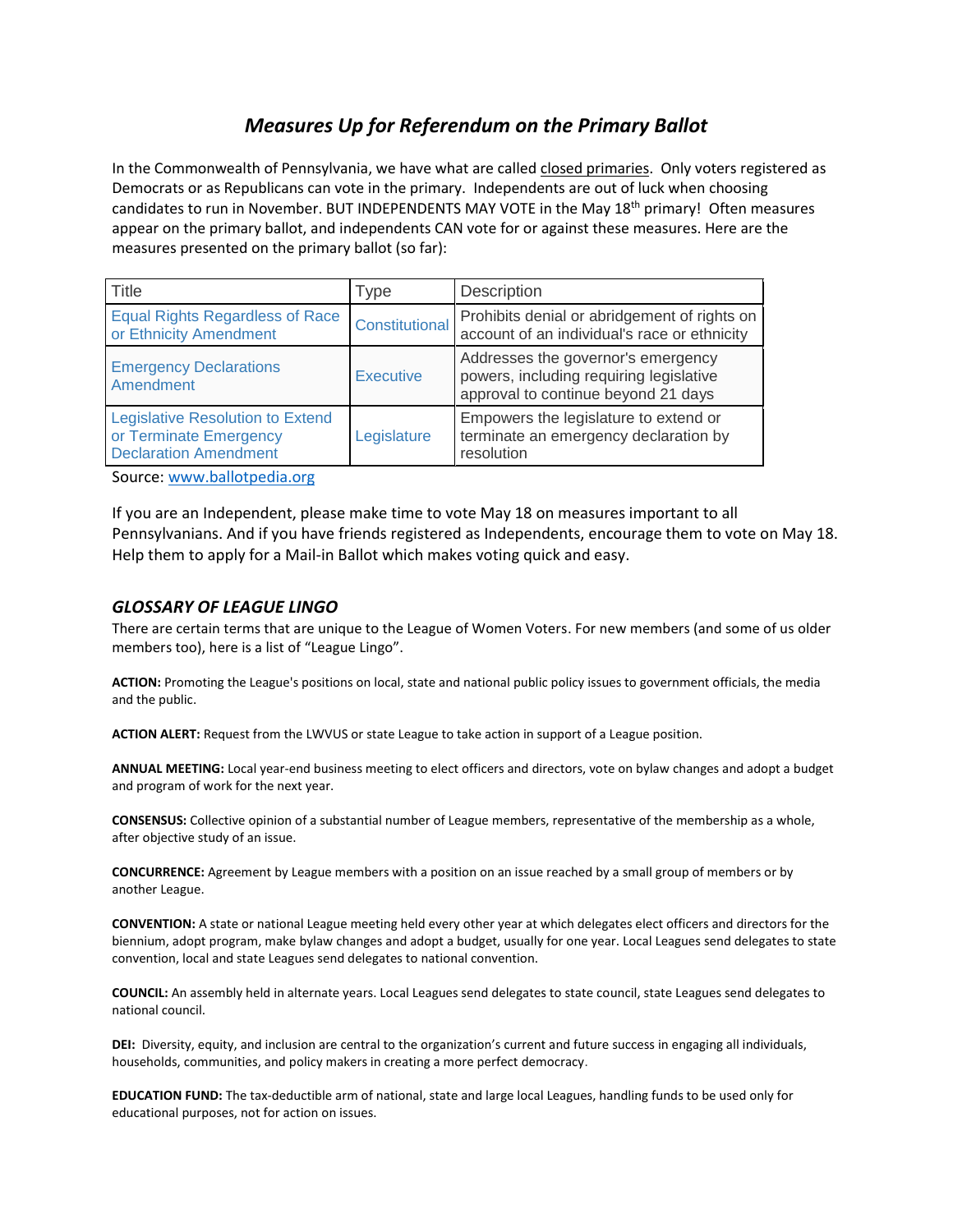**HONORARY LIFE MEMBER:** A person who has been a member for 50 years or more. Life members are excused from dues payment and their Leagues pay no per member payment (PMP) for them.

**ILO:** Acronym for an Inter-League Organization, formed by local Leagues within a county, metropolitan area or region to act on issues that are beyond the local League area in scope.

**MAL:** Acronym for Member-At-Large, a member who resides outside the area of, and is not enrolled in, a local League.

**MAL UNIT:** A state-recognized group of Members-At-Large, in an area where there is no local League.

**MEMBER:** *Voting Members.* Persons at least 16 years of age who join the League shall be voting members of local Leagues, state Leagues and of the LWVUS; (1) those who live within an area of a local League may join that League or any other local League; (2) those who reside outside the area of any local League may join a local League or shall be state members-at-large; (3) those who have been members of the League for 50 years or more shall be life members excused from the payment of dues.

*Associate Members.* All others who join the League shall be associate members.

**PMP:** Acronym for Per Member Payment, the amount of money paid to the LWVUS and the state League on behalf of each member.

**POSITION:** A statement of the League's point of view on an issue, arrived at through member study and agreement (consensus or concurrence), approved by the appropriate board and used as a basis for League action.

**PRINCIPLES:** Governmental standards and policies supported by the League as a whole. They constitute the authorization for adoption of program at all levels.

**PROGRAM:** Selected governmental issues chosen by members at the local, state and national levels for study and action.

**PROGRAMS:** Plans for speakers, discussion or other activities for League meetings.

**UNIT:** Groupings of members within large local Leagues to provide more opportunity for discussion. Units may be time-oriented (day, evening, lunch hour), geographically oriented, or both.

**VOTERS GUIDE:** Nonpartisan publication giving candidates' qualifications and positions on selected issues.

**VOTERS SERVICE:** Year-round activity to help citizens be politically effective and to encourage their participation in the political process. Registering voters and presenting factual, nonpartisan information on candidates and election issues are basic voters service activities.

#### *Note from the Editor of The Voter: WE NEED YOU---and YOU and YOU and YOU…..*

Next month's Voter will be my last issue as editor. I am moving to New Hampshire in June or July. **Regular communication**  among our members is essential to keeping them informed and involved. We need to form a **Newsletter Committee**. If we have one person to collect reports from committee chairs, a couple other members to attend and take notes on Open Houses, Speakers' events, and other meetings, and a person to organize the articles and type the newsletter, the monthly newsletter would be easy to produce. It would just take a little coordination and collaboration. Or as my mother would say: "Many hands make light work."

*Please consider volunteering for the Newsletter Committee*. Call or email me if interested: [blathroum@gmail.com](mailto:blathroum@gmail.com) or (484) 995-2008.

SIGN UP\_\_\_\_\_\_ SIGN UP\_\_\_\_\_\_ SIGN UP\_\_\_\_\_\_ SIGN UP\_\_\_\_\_\_ SIGN UP\_\_\_\_\_\_ SIGN UP\_\_\_\_\_\_